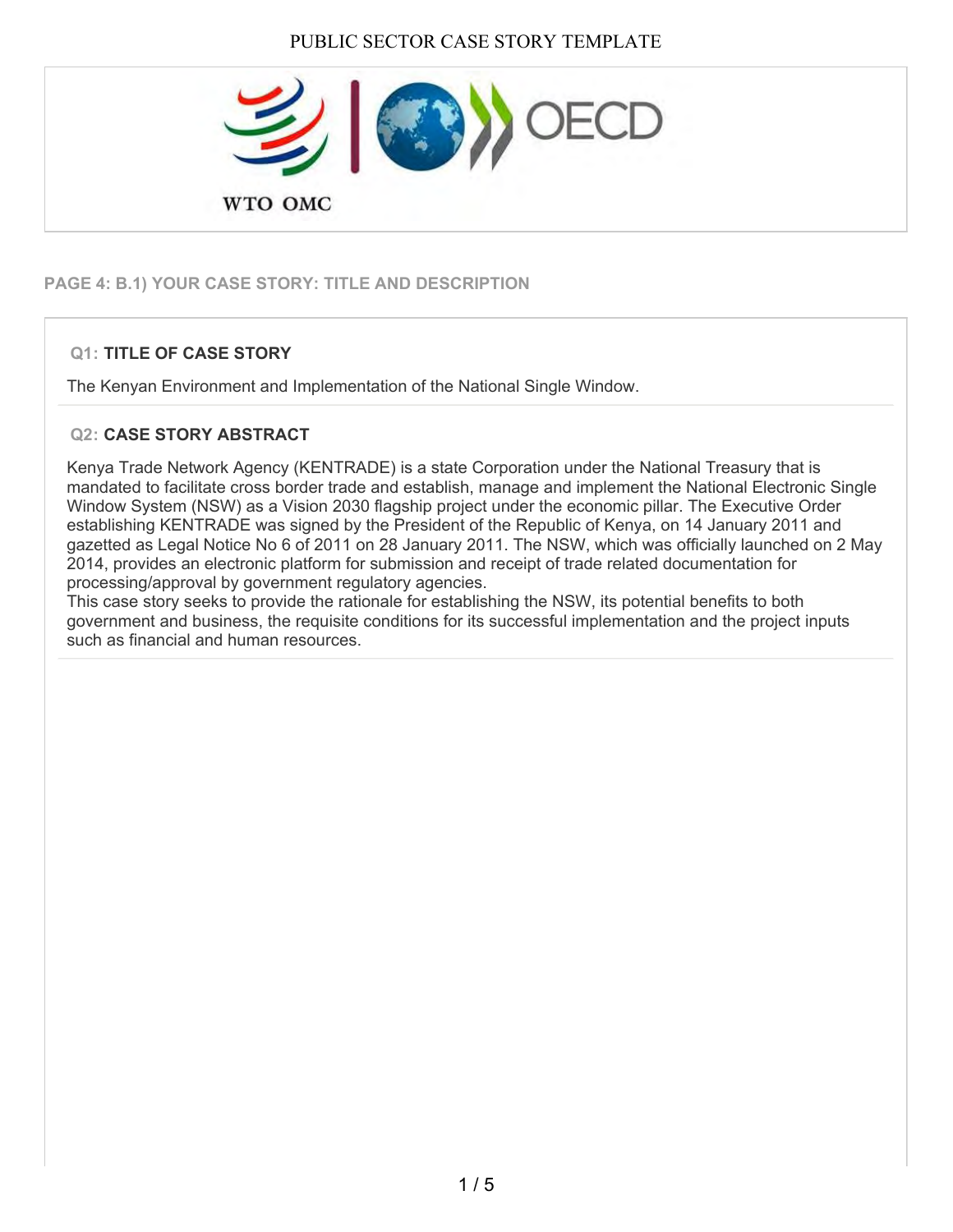#### PUBLIC SECTOR CASE STORY TEMPLATE

#### **Q3: LONG DESCRIPTION OF THE CASE STORY**

With increasing integration of economies around the world, facilitating the smooth flow of trade becomes a pressing requirement for governments and businesses. To address this problem, the United Nations Center for Trade Facilitation and Electronic Business, (UN/CEFACT) Recommendation Number 33 proposes the establishment of a "Single Window" where all trade related information and documents are submitted and processed at a single entry point. The Recommendation also provides for co-ordination between regulatory agencies where respective controls are managed through the Single Window platforms and consider providing facilities for payment of relevant duties, taxes and fees.

In Kenya, the objective of setting up a National Single Window System (NSWS) dates back to 2001. A feasibility study entitled "Preliminary Assessment of a Community Based System in Kenya" was carried out over the months of July to November 2005 to assess issues, requirements, and benefits and cost implications in setting up the NSWS. Based on the findings of the study, the World Bank offered its support to the implementation of the NSWS, as one component financed through the East African Trade and Transport Facilitation (EATTF) at a tune of USD 3.2 million. The World Bank loan was approved in January 2006 and the Kenya TradeNet System also known as Kenya National Single Window System is one of the beneficiaries.

The TradeNet System is developed by CrimsonLogic of Singapore through a bilateral cooperation between the Government of Kenya and Singapore Cooperation Enterprise (SCE) and is modeled on the successes of Singapore, which is largely a port based economy with global reputation on efficiency, transparency and ease of doing business.

The human resource component that formed the implementation team was drawn from Kenya Revenue Authority (KRA) and Kenya Ports Authority (KPA) while the entire project was co-sponsored by the Ministries of Finance, Trade and Transport. To avoid a case of likely friction between participating agencies that were likely to cede their mandate to the operating entity of the NSWS, a proper legal framework was established in 2011 through an Executive Order that established the Kenya Trade Network Agency (KENTRADE) as a state corporation whose mandate is to implement the TradeNet System.

The Kenya TradeNet System is an elaborate electronic system that enable traders who depend on East Africa's economic gateway sea port of Mombasa, airports and land borders to track, clear and move their goods across borders much faster, easier and cheaper through a simplified cargo clearance process.

The significance of the Kenya TradeNet System to Kenya and regional economy is exemplified by the presence of Presidents Uhuru Kenyatta of Kenya, Paul Kagame of Rwanda, Yoweri Museveni of Uganda and Salva Kiir of South Sudan together with Prime Minister Mizengo Pinda of Tanzania and First-Vice President of Burundi Gervais Rufyikir of Burundi who had attended to witness its launch in Nairobi on 2 May 2014.

The goal is to eventually integrate the Kenya TradeNet System into EAC Regional Single Window platform like the Association of South East Asian Nations Single Window System, which has significantly transformed the region into one of the best economic blocs in trade facilitation.

The potential benefits of the Kenya TradeNet System to the economy based on the present volume of goods imported and transited through Kenya as a result of streamlined procedures will result in annual savings to the Kenyan economy ranging between US\$ 150 million and US\$250 million during the first three (3) years. This is expected to increase to between US\$300 million and US\$450 million annually in subsequent years.

For the government, the Single Window will ensure better coordination of governmental systems and processes and at the same time promote a more open and facilitative approach to government operations and communication with business. Further, it will improve efficiency and effectiveness of official controls thereby reducing costs for both government and traders due to better use of resources.

The success of the Kenya TradeNet System has and will continue to benefit from strong political will it has so far enjoyed. However, this commitment should be reinforced by the timely release of resources, both human and financial as well as create strong links with the business community.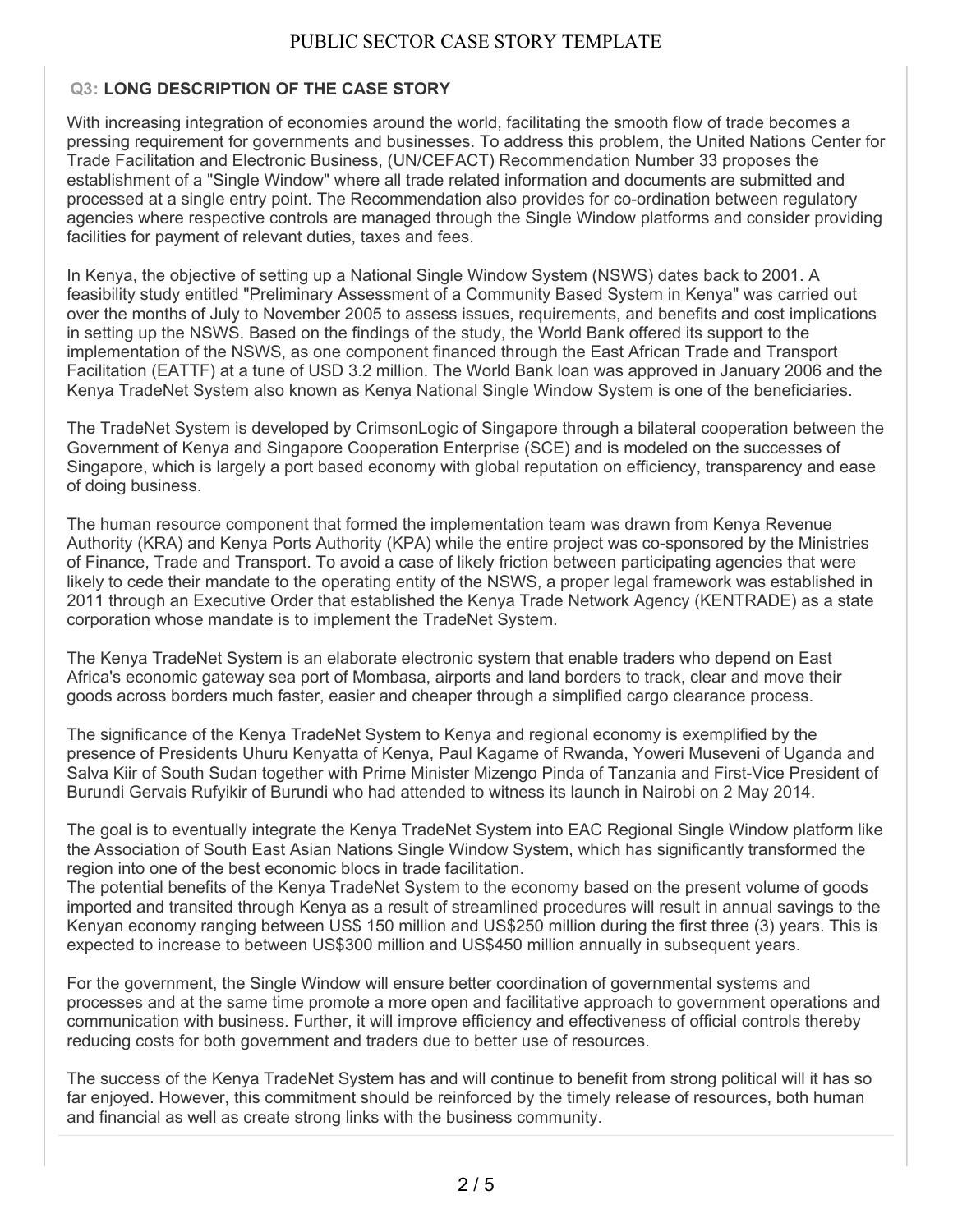#### PUBLIC SECTOR CASE STORY TEMPLATE

## **Q4: Please add here web links to project/programme materials.**

www.kentrade.go.ke

# **PAGE 5: C.2) ABOUT THE CASE STORY**

| <b>Q5: YOUR CONTACT DETAILS</b>                                                 |                                            |
|---------------------------------------------------------------------------------|--------------------------------------------|
| Name:                                                                           | Wilson Kimani Kang'ethe                    |
| Ministry/Institution/Organization:                                              | Kenya Revenue Authority                    |
| Country:                                                                        | Kenya                                      |
| Email Address:                                                                  | wkimani32@gmail.com                        |
| Q6: FUNCTION                                                                    | Public sector                              |
| Q7: FUNDING PARTNER Tick the appropriate<br>box(es)                             | Bilateral donor, Multilateral organization |
| Q8: Additional information                                                      | Respondent skipped this<br>question        |
| <b>Q9: START DATE OF PROJECT/PROGRAMME</b>                                      | May 2014                                   |
|                                                                                 |                                            |
| <b>Q10: STATUS OF PROJECT/PROGRAMME</b>                                         | On-going                                   |
| Q11: DURATION OR, IF ON-GOING, EXPECTED<br><b>DURATION OF PROJECT/PROGRAMME</b> | Less than 12 months                        |
| <b>Q12: COST OF PROJECT/PROGRAMME</b>                                           | Between US\$1 million and US\$5 million    |
| Q13: Additional information                                                     | Respondent skipped this<br>question        |

**PAGE 6: C.2) ABOUT THE CASE STORY**

| Q15: PROJECT/PROGRAMME TYPE | Single country / customs territory |
|-----------------------------|------------------------------------|
|                             |                                    |

**PAGE 7: C.2) ABOUT THE CASE STORY**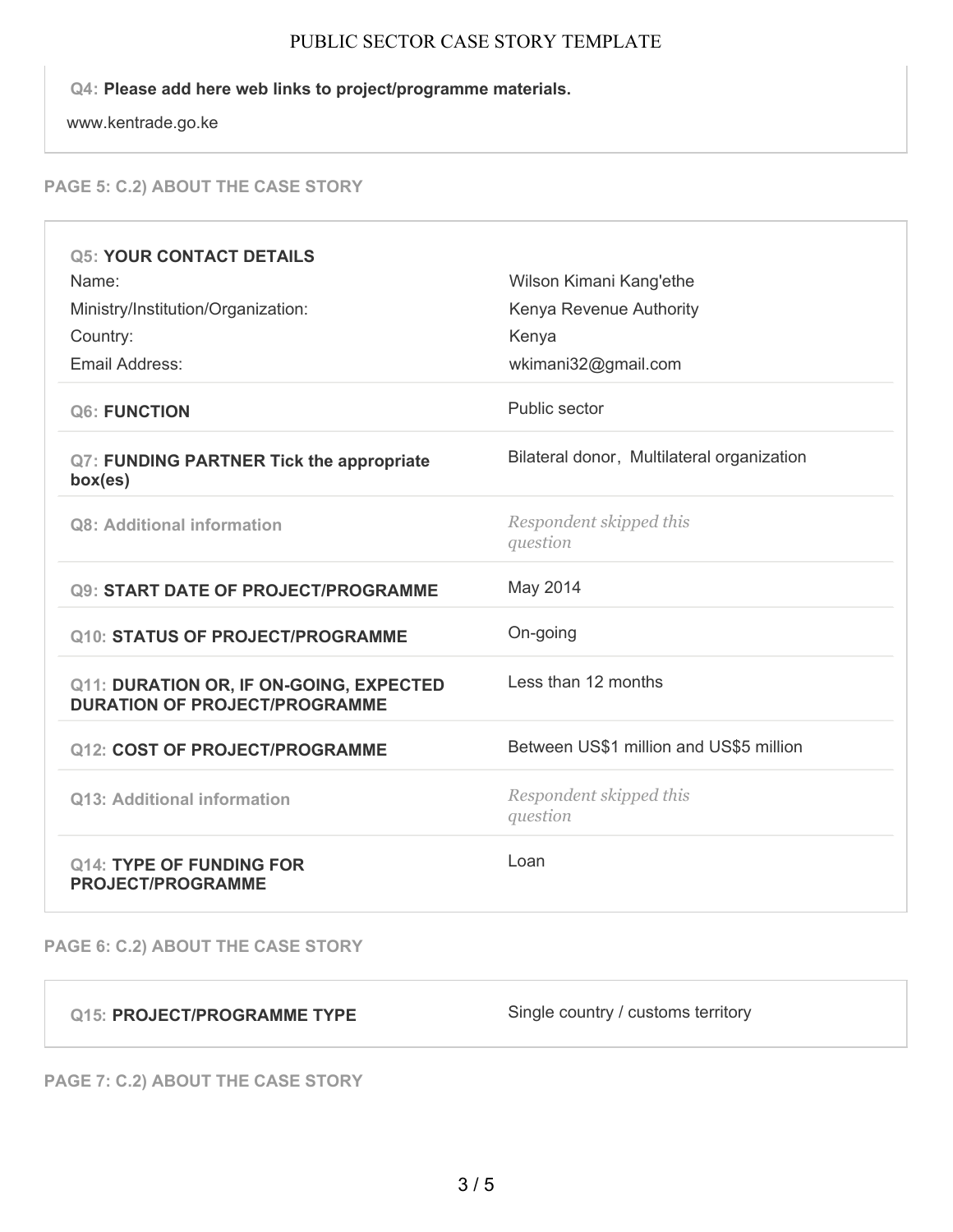# PUBLIC SECTOR CASE STORY TEMPLATE

| <b>KENYA</b>                                                                                                                 |
|------------------------------------------------------------------------------------------------------------------------------|
|                                                                                                                              |
| <b>East Africa</b>                                                                                                           |
|                                                                                                                              |
| Q18: MULTI-COUNTRY(Enter all countries or customs territories)<br>Kenya, Uganda, Rwanda, Burundi, Tanzania, and South Sudan. |
|                                                                                                                              |
| Customs reform, Other border agency reforms,<br>Upgrading network infrastructure (ICT, power,<br>telecoms)                   |
|                                                                                                                              |
| On-going project                                                                                                             |
|                                                                                                                              |
| New customs procedures,<br>New other border agency procedure,<br>New or updated electronic single window                     |
| Respondent skipped this<br>question                                                                                          |
|                                                                                                                              |

**PAGE 13: C.7) ABOUT THE CASE STORY**